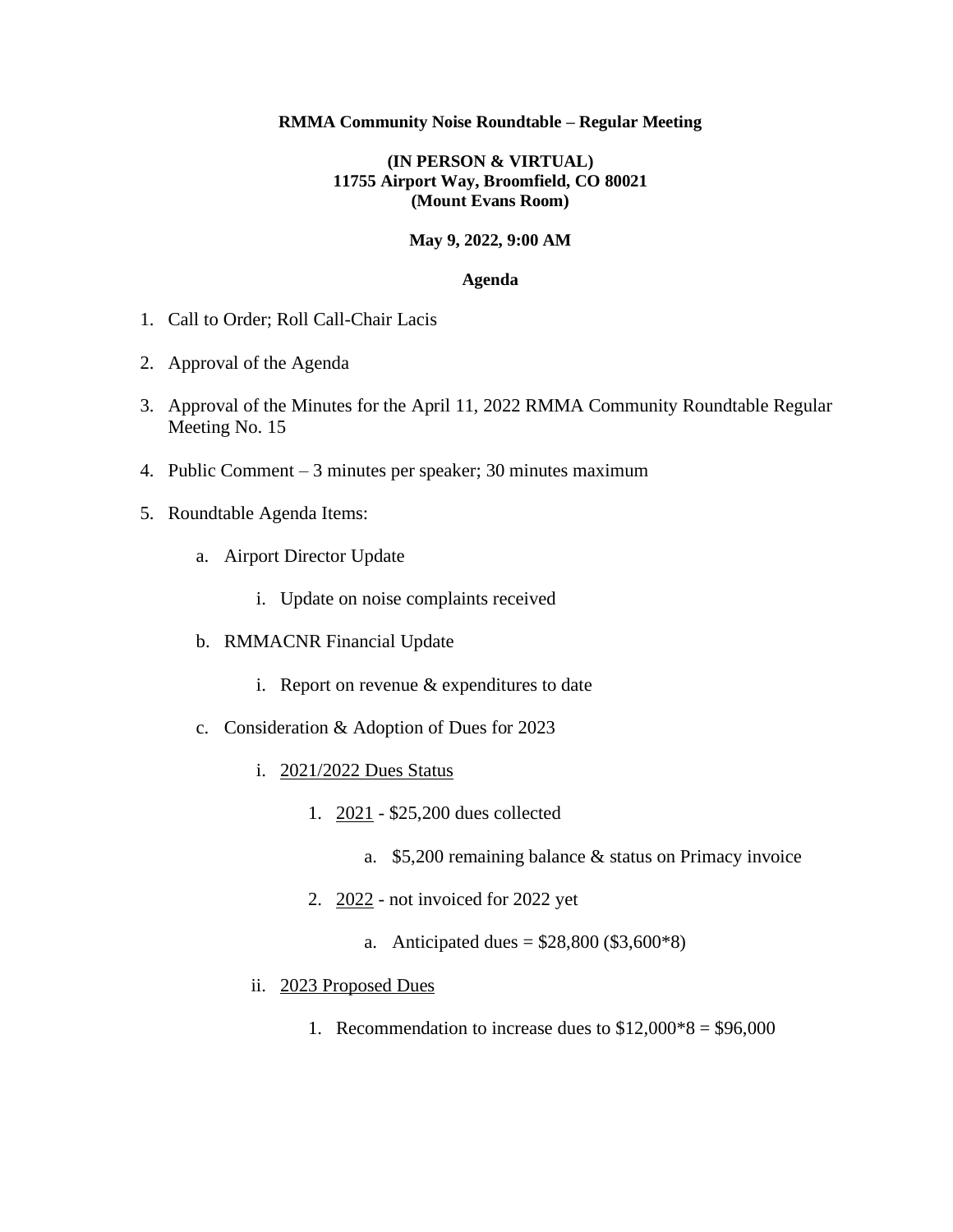- d. Work Plan Items Prioritization Discussion
	- i. Discussion with CNR Members about prioritization  $\&$  schedule to address items in Work Plan approved at April 11, 2022 RMMA CNR Meeting
- 6. Committee or Board Member Reports
- 7. Future Agenda Items:
	- a. Interview VFR Consultant Applicants
	- b. Aircraft Landing Fees (what general aviation airports use them and why)
	- c. Other Airport Noise Roundtables (lessons learned/success stories)
	- d. Discussion re: Remaining Recommendations from ABCx2 Report & RMMA Response (does CNR wish to make further recommendations to RMMA as proposed by ABCx2)
	- e. RMMA aircraft noise complaint resolution process & how the Roundtable can best address public concerns
	- f. Review of requested additional data/visualizations related to the RMMA aircraft activity "heat map"
	- g. FAR Part 150 Noise Study (does CNR wish to make any formal recommendations to Jefferson County/RMMA to pursue an FAR Part 150)
	- h. Review of local agency land use and development plans
	- i. Guest Speakers:
		- i. National Renewable Energy Laboratory (NREL), re: energy storage; electric aircraft
		- ii. Bye Aerospace re: development and marketing of electric aircraft for flight training
	- j. Update on the Roundtable Working Group re: Arrival/Departure Flight Paths
- 8. Adjourn